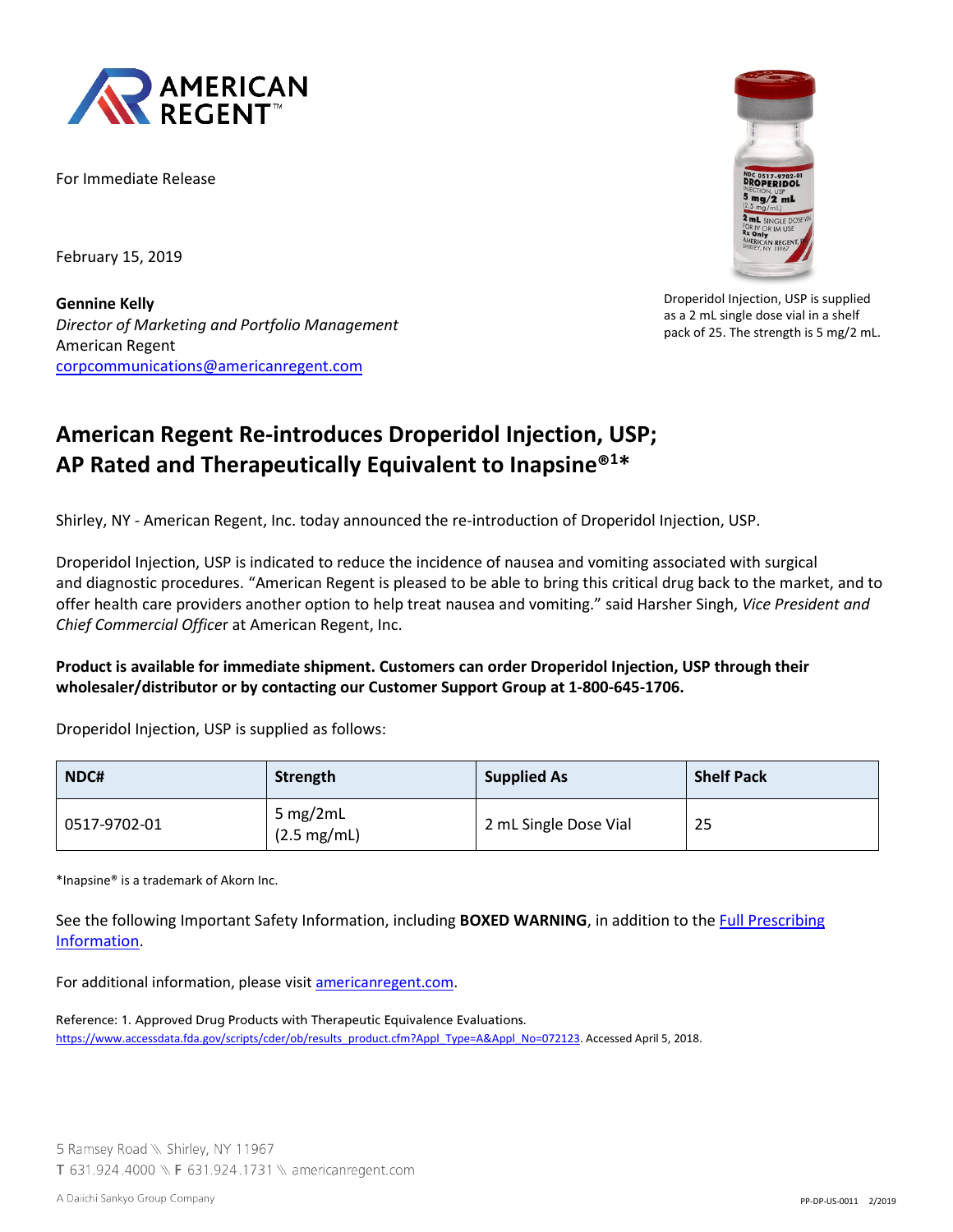

#### **DROPERIDOL INJECTION, USP**

For IV or IM Use Only

#### **INDICATIONS AND USAGE**

Droperidol Injection is indicated to reduce the incidence of nausea and vomiting associated with surgical and diagnostic procedures.

# **IMPORTANT SAFETY INFORMATION**

#### **WARNING**

**Cases of QT prolongation and/or torsade de pointes have been reported in patients receiving droperidol at doses at or below recommended doses. Some cases have occurred in patients with no known risk factors for QT prolongation and some cases have been fatal.**

Due to its potential for serious proarrhythmic effects and death, droperidol should be reserved for use in the treatment of patients who fail to show an acceptable response to other adequate treatments, either because of insufficient effectiveness or the inability to achieve an effective dose due to intolerable adverse effects from those drugs.

Cases of QT prolongation and serious arrhythmias (e.g., torsade de pointes) have been reported in patients treated with droperidol. Based on these reports, all patients should undergo a 12-lead ECG prior to administration of droperidol to determine if a prolonged QT interval (i.e., QTc greater than 440 msec for males or 450 msec for females) is present. If there is a prolonged QT interval, droperidol should NOT be administered. For patients in whom the potential benefit of droperidol treatment is felt to outweigh the risks of potentially serious arrhythmias, ECG monitoring should be performed prior to treatment and continued for 2-3 hours after completing treatment to monitor for arrhythmias.

Droperidol is contraindicated in patients with known or suspected QT prolongation, including patients with congenital long QT syndrome.

Droperidol should be administered with extreme caution to patients who may be at risk for development of prolonged QT syndrome (e.g., congestive heart failure, bradycardia, use of a diuretic, cardiac hypertrophy, hypokalemia, hypomagnesemia, or administration of other drugs known to increase the QT interval). Other risk factors may include age over 65 years, alcohol abuse, and use of agents such as benzodiazepines, volatile anesthetics, and IV opiates.

Droperidol should be initiated at a low dose and adjusted upward, with caution, as needed to achieve the desired effect.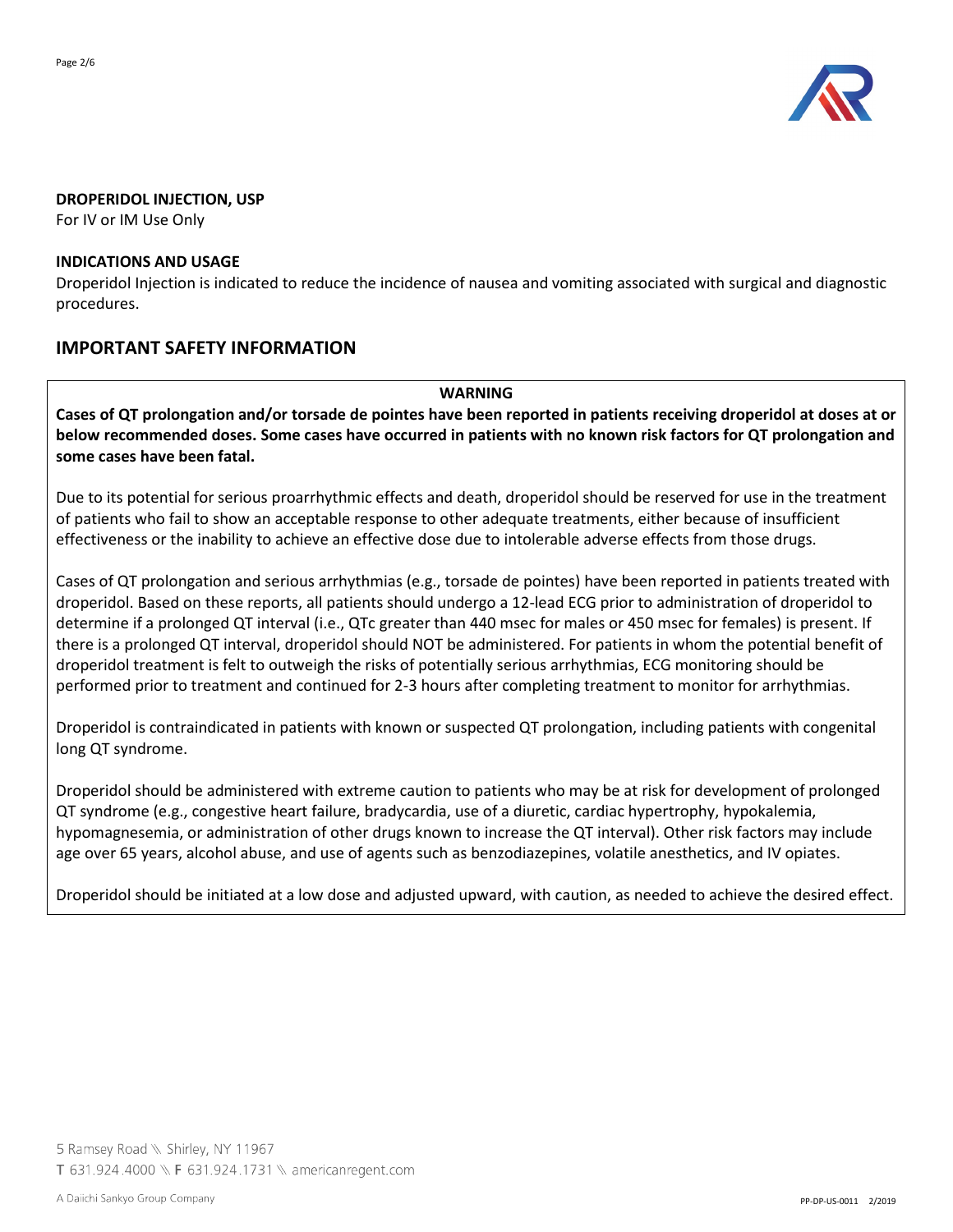

#### **CONTRAINDICATIONS**

Droperidol is contraindicated in patients with known or suspected QT prolongation.

Droperidol is contraindicated in patients with known hypersensitivity to the drug.

Droperidol is not recommended for any use other than for the treatment of perioperative nausea and vomiting in patients for whom other treatments are ineffective or inappropriate.

#### **WARNINGS**

Droperidol should be administered with extreme caution in the presence of risk factors for development of prolonged QT syndrome, such as: 1) clinically significant bradycardia, 2) any clinically significant cardiac disease, 3) treatment with Class I and Class III antiarrhythmics, 4) treatment with monoamine oxidase inhibitors , 5) concomitant treatment with other drug products known to prolong the QT interval and 6) electrolyte imbalance, in particular hypokalemia and hypomagnesemia, or concomitant treatment with drugs that may cause electrolyte imbalance.

**Effects on Cardiac Conduction:** A dose-dependent prolongation of the QT interval was observed within 10 minutes of droperidol administration in a study of 40 patients without known cardiac disease who underwent extracranial head and neck surgery.

Cases of QT prolongation and serious arrhythmias (e.g., torsade de pointes, ventricular arrhythmias, cardiac arrest, and death) have been observed during post-marketing treatment with droperidol.

For patients in whom the potential benefit of droperidol treatment is felt to outweigh the risks of potentially serious arrhythmias, ECG monitoring should be performed prior to treatment and continued for 2-3 hours after completing treatment to monitor for arrhythmias.

FLUIDS AND OTHER COUNTERMEASURES TO MANAGE HYPOTENSION SHOULD BE READILY AVAILABLE.

Patients who have received droperidol should have appropriate surveillance.

It is recommended that opioids, when required, initially be used in reduced doses.

Very rare reports of neuroleptic malignant syndrome have occurred in patients who have received droperidol.

Since it may be difficult to distinguish neuroleptic malignant syndrome from malignant hyperpyrexia in the perioperative period, prompt treatment with dantrolene should be considered if increases in temperature, heart rate or carbon dioxide production occur.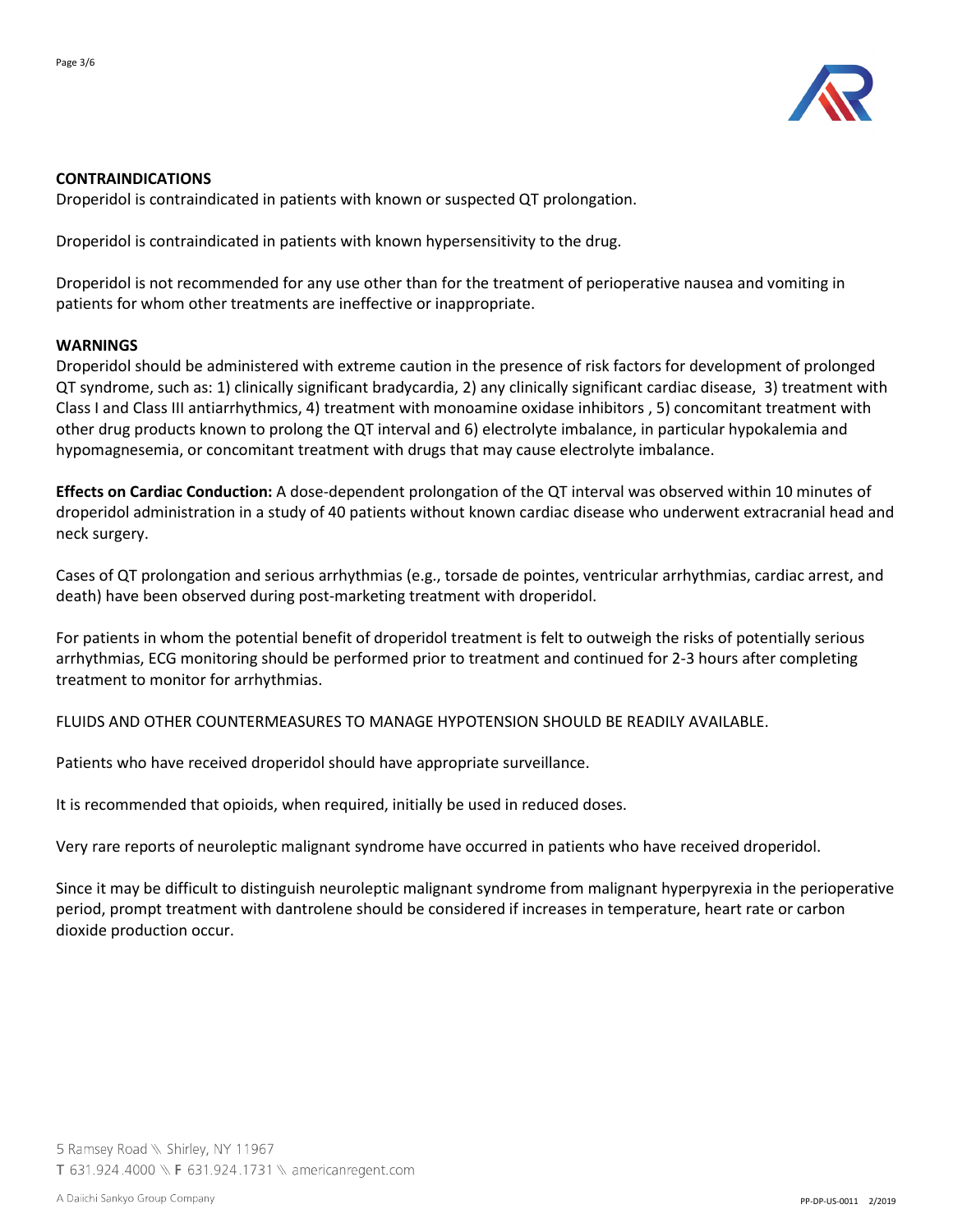

#### **PRECAUTIONS**

**General:** The initial dose of droperidol should be appropriately reduced in elderly, debilitated and other poor-risk patients.

The effect of the initial dose should be considered in determining incremental doses.

Droperidol can also alter circulation and may decrease pulmonary arterial pressure. Vital signs and ECG should be monitored routinely.

When the EEG is used for postoperative monitoring, it may be found that the EEG pattern returns to normal slowly.

**Impaired Hepatic or Renal Function:** Droperidol should be administered with caution to patients with liver and kidney dysfunction because of the importance of these organs in the metabolism and excretion of drugs.

*Pheochromocytoma:* In patients with diagnosed/suspected pheochromocytoma, severe hypertension and tachycardia have been observed after the administration of droperidol.

#### **Drug Interactions:**

*Potentially Arrhythmogenic Agents:* Any drug known to have the potential to prolong the QT interval should not be used together with droperidol.

Caution should be used when patients are taking concomitant drugs known to induce hypokalemia or hypomagnesemia as they may precipitate QT prolongation and interact with droperidol.

*CNS Depressant Drugs:* Other CNS depressant drugs have additive or potentiating effects with droperidol. When patients have received such drugs, the dose of droperidol required will be less than usual.

#### Pregnancy: Category C.

There are no adequate and well-controlled studies in pregnant women. Droperidol should be used during pregnancy only if the potential benefit justifies the potential risk to the fetus.

**Labor and Delivery:** There are insufficient data to support the use of droperidol in labor and delivery.

**Nursing Mothers:** It is not known whether droperidol is excreted in human milk. Because many drugs are excreted in human milk, caution should be exercised when droperidol is administered to a nursing mother.

**Pediatric Use:** The safety of droperidol in children younger than two years of age has not been established.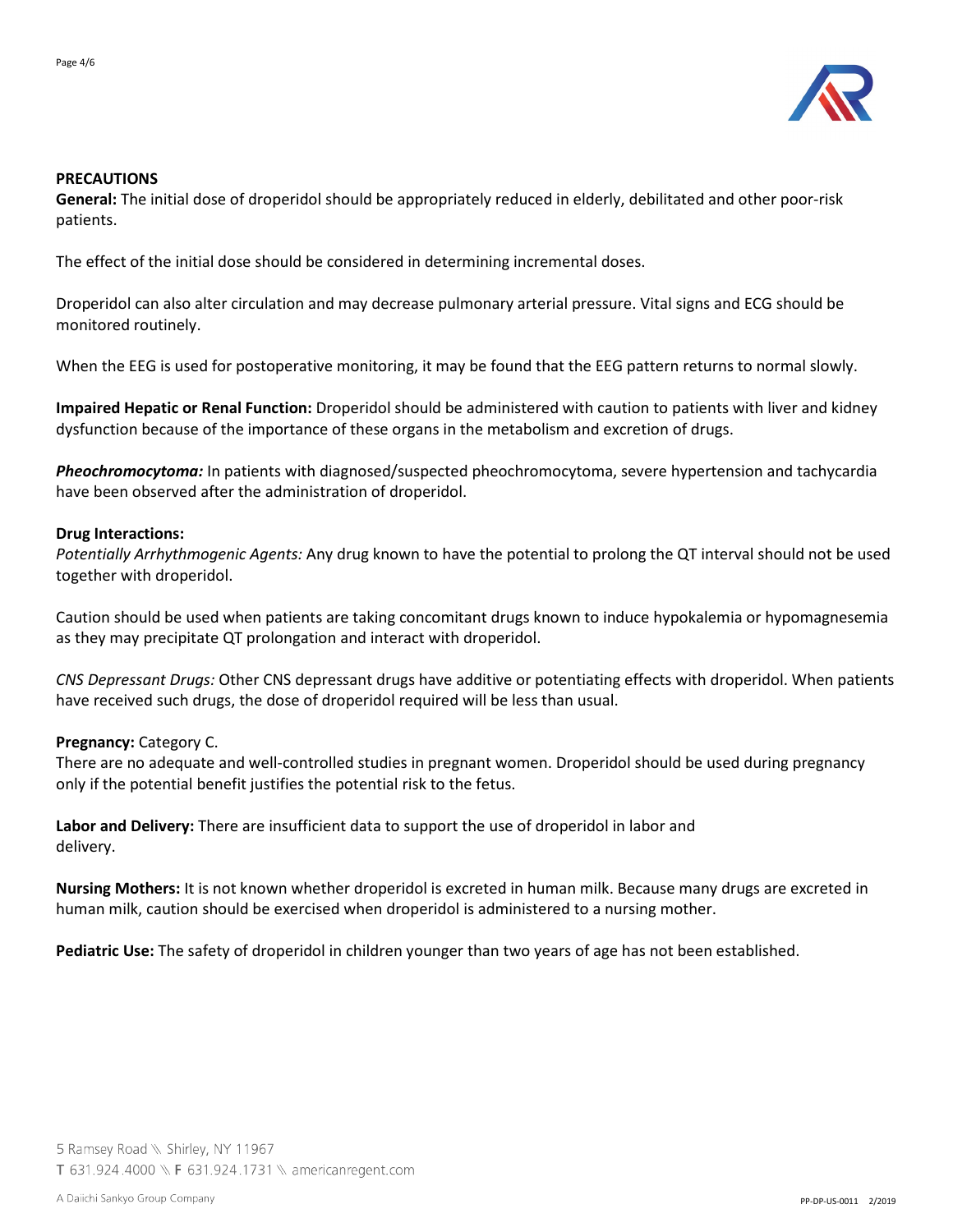

#### **ADVERSE REACTIONS**

QT interval prolongation, torsade de pointes, cardiac arrest, and ventricular tachycardia have been reported in patients treated with droperidol. Some of these cases were associated with death. Some cases occurred in patients with no known risk factors, and some were associated with droperidol doses at or below recommended doses.

Physicians should be alert to palpitations, syncope, or other symptoms suggestive of episodes of irregular cardiac rhythm in patients taking droperidol and promptly evaluate such cases. The most common somatic adverse reactions reported to occur with droperidol are mild to moderate hypotension and tachycardia. If hypotension occurs and is severe or persists, the possibility of hypovolemia should be considered and managed with appropriate parenteral fluid therapy.

The most common behavioral adverse effects of droperidol include dysphoria, postoperative drowsiness, restlessness, hyperactivity and anxiety, which can either be the result of an inadequate dosage or of an adverse drug reaction.

Postoperative hallucinatory episodes (sometimes associated with transient periods of mental depression) have also been reported.

Other less common reported adverse reactions include anaphylaxis, dizziness, chills and/or shivering, laryngospasm and bronchospasm.

Elevated blood pressure, with or without pre-existing hypertension, has been reported following administration of droperidol combined with fentanyl citrate or other parenteral analgesics.

#### **OVERDOSAGE**

**Manifestations:** The manifestations of droperidol overdosage are an extension of its pharmacologic actions and may include QT prolongation and serious arrhythmias.

**Treatment:** In the presence of hypoventilation or apnea, oxygen should be administered and respiration should be assisted or controlled as indicated. A patent airway must be maintained. The patient should be carefully observed for 24 hours; body warmth and adequate fluid intake should be maintained.

If hypotension occurs and is severe or persists, the possibility of hypovolemia should be considered and managed with appropriate parenteral fluid therapy.

If significant extrapyramidal reactions occur in the context of an overdose, an anticholinergic should be administered.

#### **For additional safety information, including BOXED WARNING, please see Full Prescribing Information.**